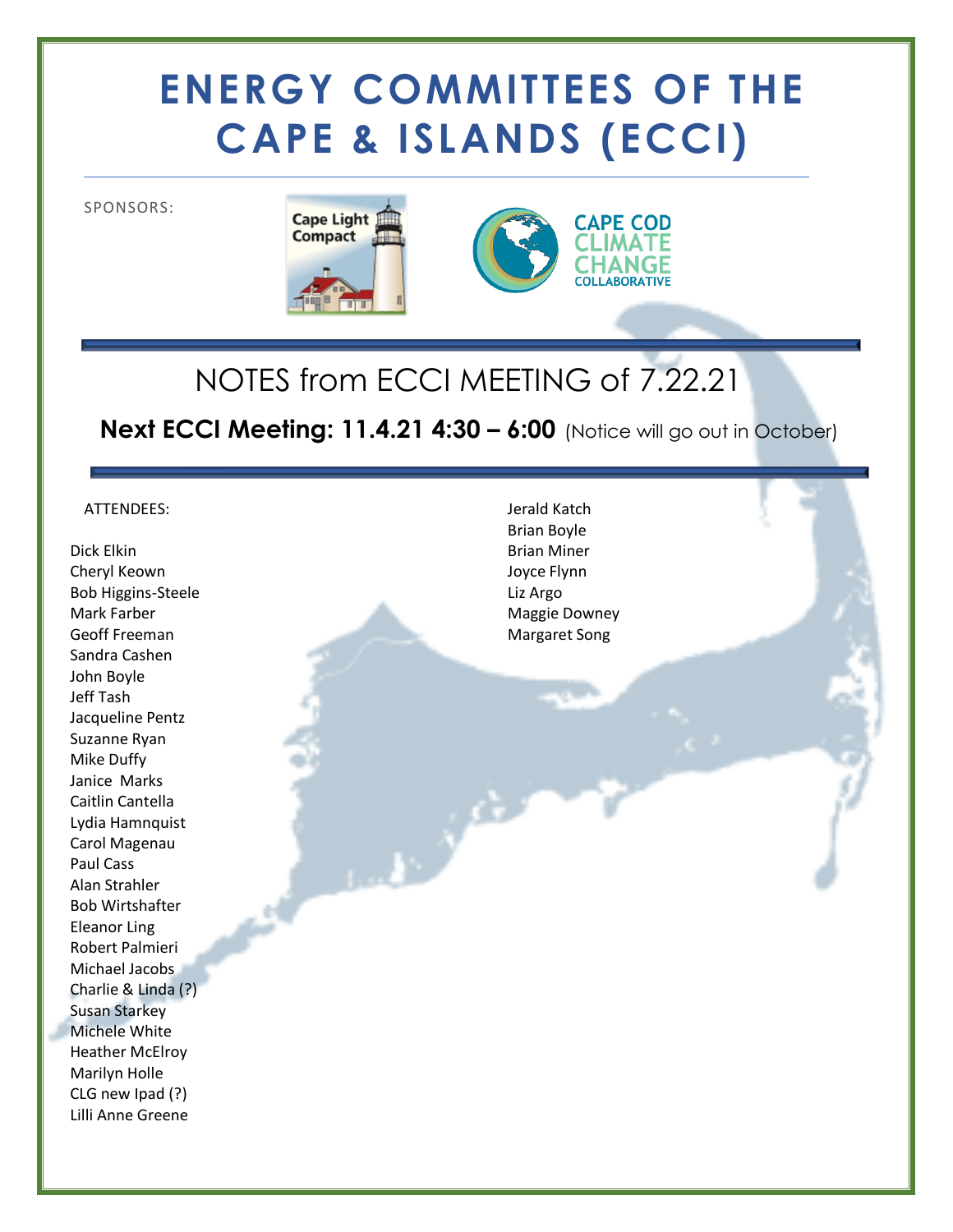The notes are informal and we welcome any corrections and questions. Please send any to lizargoconsulting@gmail.com

PROCEEDING NOTES:

The meeting was recorded and it is available here: Meeting Recording:

[https://us02web.zoom.us/rec/share/wCdPNGOqVtioGc5c8GHffdrXrSc9xB2KrUvb3ujXGmjzMdYoo](https://us02web.zoom.us/rec/share/wCdPNGOqVtioGc5c8GHffdrXrSc9xB2KrUvb3ujXGmjzMdYoo9DAFoQW7hGXQuY1.zwnD2wzaKJNhlA98) [9DAFoQW7hGXQuY1.zwnD2wzaKJNhlA98](https://us02web.zoom.us/rec/share/wCdPNGOqVtioGc5c8GHffdrXrSc9xB2KrUvb3ujXGmjzMdYoo9DAFoQW7hGXQuY1.zwnD2wzaKJNhlA98)

Access Passcode: l.4%yKx=

- Liz Argo (lizargoconsulting@gmail.com) introduced herself as the 2013 2021 Executive Director of the Cape & Vineyard Electric Cooperative (CVEC was the original sponsor of ECCI) and noted her earlier experience from 2005 – 2013 as a solar and wind installation specialist for companies based in RI and Massachusetts.
- Liz then relayed the history of the bi-annual ECCI meetings, initiated in 2017 through the sponsorship of CVEC, CLC and CCCCC. She showed a 2019 chart produced as a result of the ECCI meetings and collected surveys, presenting all participating towns' progress towards Green Communities designation, PV penetration at the municipal level, adoption of the Climate Emergency article, PV & EV adoption, etc.
- Liz then noted the results of the special ECCI meeting held in December 2020 which included towns' Climate Action groups as well as Energy Committees and various resource Climate action groups in the region, as well as further town surveys. The result, "2020 Survey Results from Cape & Island Organizations & Stakeholders Working on Energy & Climate Related Issues", is available on the Cape Cod Climate Change Collaborative using the link [https://capecodclimate.org/2020-survey-on-cape-vineyard-energy-climate](https://capecodclimate.org/2020-survey-on-cape-vineyard-energy-climate-activities/)[activities/.](https://capecodclimate.org/2020-survey-on-cape-vineyard-energy-climate-activities/) She showed several pages and noted the valuable answers and links provided in response to attendees' questions.
- Margaret Song, Cape Light Compact's COMMERCIAL & INDUSTRIAL PROGRAM MANAGER, was then introduced to give an update on electric vehicle grants and incentives. Both opportunities for residents and municipalities exist. ADD LINKS
- Maggie Downey, Cape Light Compact's Administrator, followed with an update from the Compact. (Maggie ADD). Maggie closed, noting that the Cape & Vineyard Electric Cooperative Board is determining the level of CVEC's participation in ECCI at their next meeting.
- Susan Starkey, representing the Cape Cod Climate Change Collaborative, then gave the Collaborative's update. This year's CCCCC Net Zero conference will be held on October 29. It will be remote so all interested parties are encouraged to attend. Go to <https://netzerocapecod.org/> for more info and to register.
- Heather McElroy, the Cape Cod Commission's Natural Resources Program Manager, gave the Commission's update noting that the Commission's Climate Action Plan is to be released in the next months. The draft version is available here:<https://www.capecodcommission.org/our-work/climate-action-plan>
- Next, prior to the individual town reports, a plea was made by Alan Strahler of Edgartown that the delays in PV installation due to Eversource's Group & Cluster Studies be addressed to see if something could be done. Liz Argo noted that the delays are a problem across Massachusetts and not specific to Eversource or Cape Cod. She also noted that the Mass Department of Public Utilities has a docket open that is meant to look into and take necessary actions to remedy unreasonable delays. The town representatives for the Energy Committees then gave their updates (please reference the survey compilation at the end of these notes for specific town details as the updates were specific to news).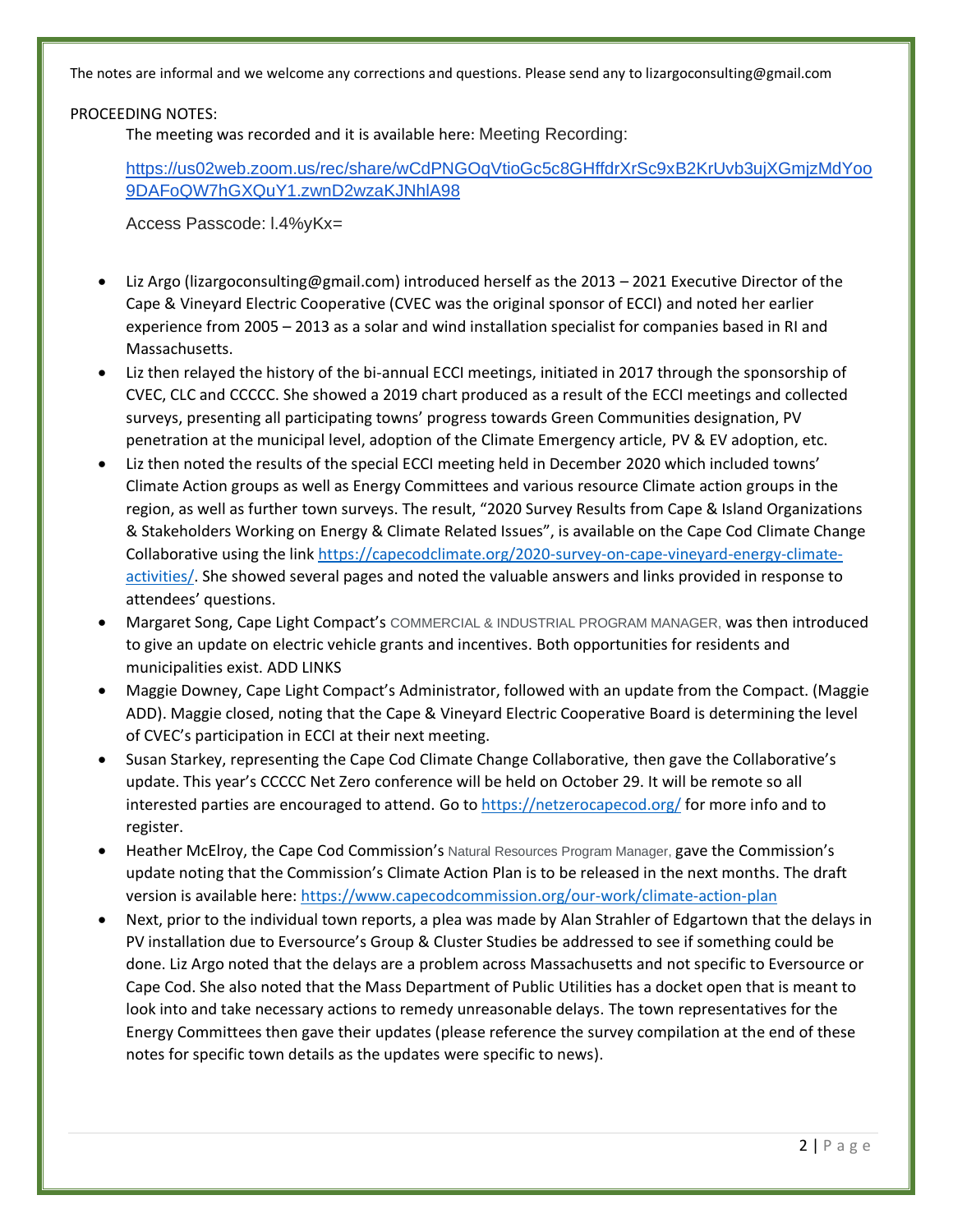#### o CHILMARK

- Jed Katch
	- Jed introduced himself as a recently appointed member of the Chilmark Energy Committee.
	- Chilmark is working towards several new public facilities that will feature energy efficiency and solar.

#### o TRURO

- Mark Farber as Rep for Truro Energy Committee:
	- Truro has bought more net metering credits than the Town can absorb and seeks a public entity offtaker.
	- The installation on the landfill awaits interconnection by Eversource.
	- Work on the town building code is underway.
- Bob Higgins Steele as Rep for Truro Climate Action Committee:
	- Truro is working on its Greenhouse Gas Inventory with the Cape Cod Commission.
	- Also working on a Climate Action Plan for town adoption.
	- Truro is working with Wellfleet on an additional Solarize Plus program to be rolled out on the Upper Cape
	- The Climate Committee is proposing Climate Action language for Town adoption to ensure town efforts and activities all address climate change:

"The Town recognizes that truly effective climate leadership will require the integration of **climate change mitigation and adaptation** into daily operations, decision- making, and planning of our municipality. The Town government is committed to taking the lead on implementation of this Plan and integration of **climate change mitigation and adaptation** throughout and will focus on three specific areas to achieve this:

#### **Governance**

Integrate **climate change mitigation and adaptation** goals, metrics, and evaluation criteria into Town planning, including staff and department evaluations and budgeting.

#### **Education**

Work with educators, parents, students, the School Department, and the State to bring climate education curricula into schools and student activities.

#### Social Resilience

Prepare businesses and residents for the impacts of climate change through education and climate preparedness planning."

#### o EDGARTOWN:

•

- Alan Strahler as Rep for Energy Committee:
	- Town has passed the stretch code.
	- Town has an energy reduction plan.
	- Town proposes that there is 100% EV adoption by 2040.
	- Edgartown is host to an induction charger on behalf of the Martha's Vineyard Transit Authority (MVT). MVT has goal of being fully electric by 2027.
	- Town is working on getting Green Communities.
	- There is a Request for Proposals posted by the town for the lease of its landfill for solar.

#### o WELLFLEET:

Dick Elkin as Rep for Energy Committee: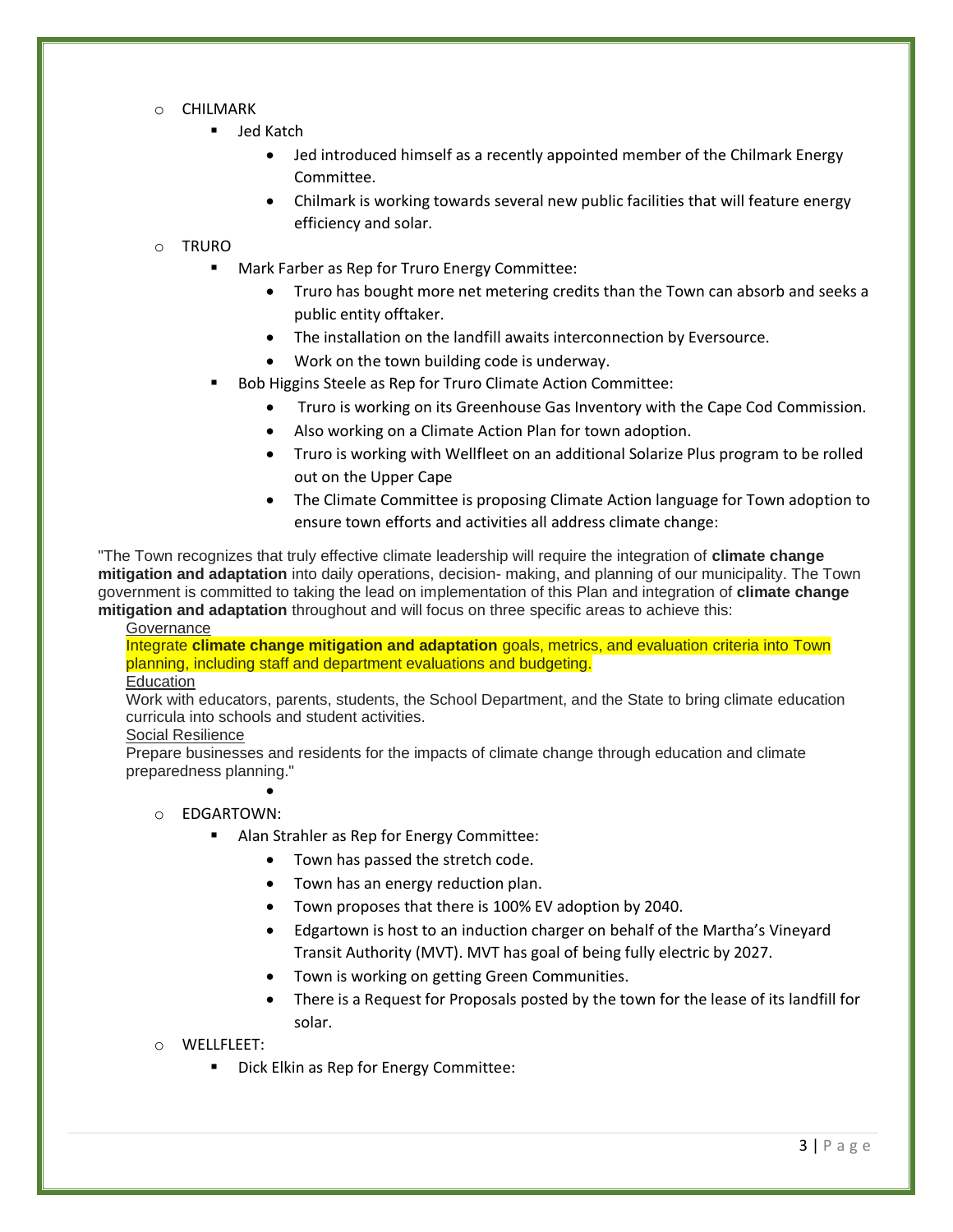- Wellfleet is working towards another Solarize with the expansion to push for energy efficiency uptake and heat pump adoption. Hopes to include Orleans residents this round.
- The proposed solar on the landfill awaits the resolution of a land court case in order to interconnect.
- Wellfleet has adopted a Climate Emergency Plan with a modification that directs town committees and selectboard to work towards the Plan's stated goals.
- Wellfleet is a participant in the Mayor's ICLEI Greenhouse Gas inventory system.
- Suzanne Ryan as Wellfleet Rep for Climate Committee:
	- Suzanne reported that the town is working with the Cape Light Compact to get a REPA grant that will support the development of a Climate Adaptation Plan.

#### o ORLEANS:

- Paul Cass as Rep for Energy Committee:
	- Orleans has achieved Green Communities status.
	- Paul had questions on net metering (NMC) and was encouraged to reach out to the Cape & Vineyard Electric Cooperative to understand the process of selling and buying excess NMC through the Cooperative.

#### o WEST TISBURY:

- Geoff Freeman as Rep for Energy Committee:
	- W. Tisbury has been awarded a CLEAR grant to achieve resiliency for town buildings. The technical implementation study is close to completion.
	- Town is hoping to pass code requirement for 100% net zero provision for any new construction.
- Geoff Freeman as Manager of Martha's Vineyard Airport:
	- Geoff reported that the Airport is working with CVEC on several PV projects.
	- Airport is in negotiations to procure with BETA of Vermont for a self-sufficient eVTOL aircraft ecosystem. Geoff noted that Nantucket Airport is also looking at BETA.
	- Geoff noted that the Airport is the host for the home for the MVT electric buses and induction chargers.

#### o BOURNE:

- Janice Marks as Rep for Energy Committee:
	- o Bourne is working to adopt the Stretch Code.
	- $\circ$  Towards that end, the team includes builders to understand the challenge of adoption. The plan is to have the stretch code on the next town meeting warrant.

#### o CHATHAM:

- Bob Wirtshafter as Rep for both Energy and Climate Committees:
	- o Bob reported that the Committees are soon to be combined and become the Energy and Climate Action Committee.
	- o The town passed the Climate Emergency Article.
	- o Also adopted the article to make any future town auto purchases EV.
	- o Also adopted the article that all future buildings must have a net zero analysis.
	- o Committee is working on a Net Zero Plan for the town's adoption.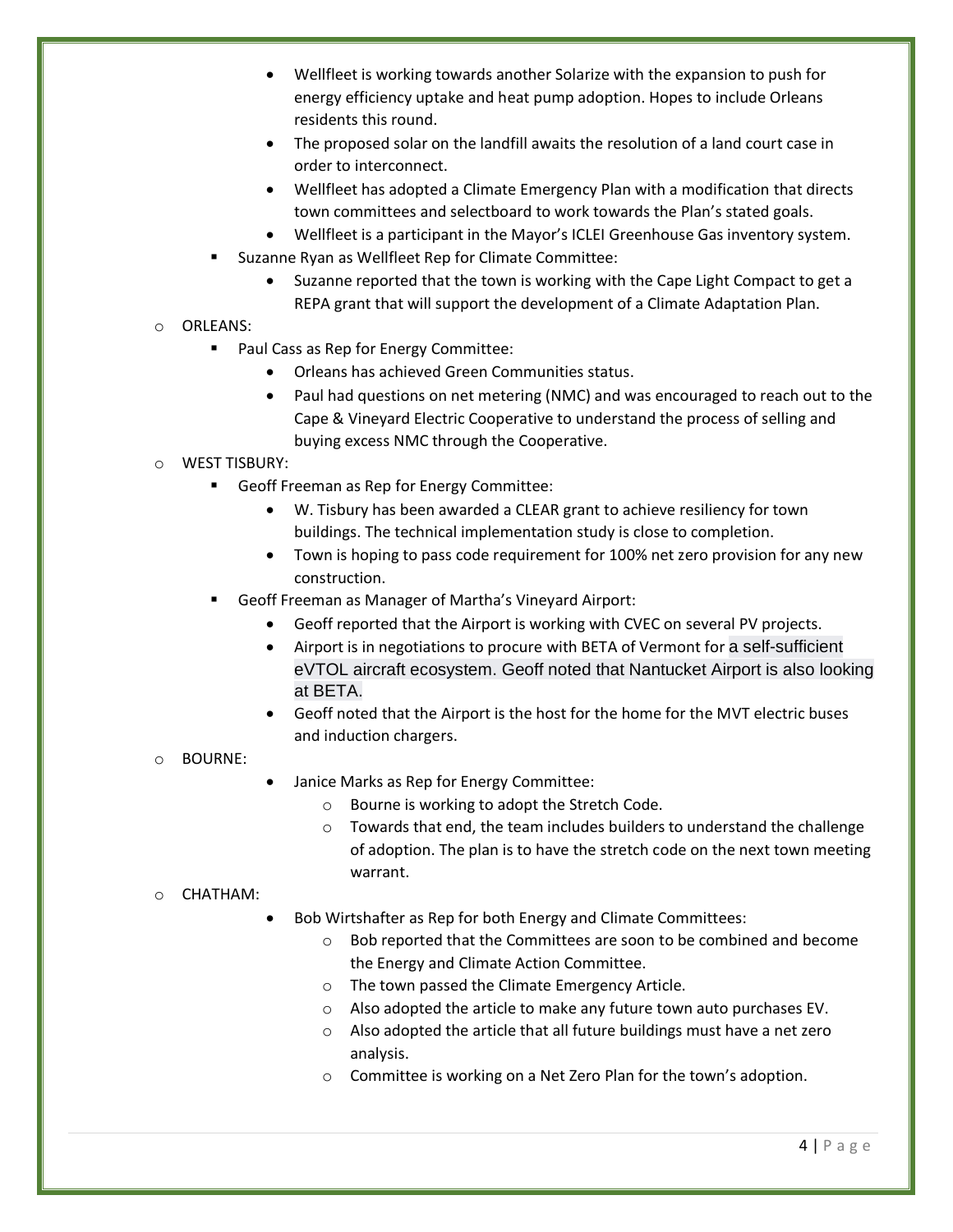- o The Committees have produced several webinars on addressing climate change. They can be found here: [https://capecodclimate.org/chatham](https://capecodclimate.org/chatham-can/)[can/](https://capecodclimate.org/chatham-can/)
- o YARMOUTH:
	- Joyce Flynn as Rep for Energy Committee:
		- Joyce reported on the town's Solarize Plus Initiative.
		- She noted that the Old King's Highway Committees (OKH) in the town are creating difficulty with solar adoption. There is an effort underway to remove OKH purview through town meeting vote.
		- The energy committee proposes 100% EV adoption by 2025; increase use of renewables by 20% by 2025, reduce energy consumption within Yarmouth by 20% by 2025.
		- Yarmouth has charted the types of heating used by all residences in the town.
		- Yarmouth has a volunteer group, the Climate Action Network.
- o FALMOUTH:
	- Eleanor Ling as Rep for Falmouth Energy Committee:
		- Falmouth gained Green Communities status this year.
		- Citizen Energy has completed installation of PV on the town's landfill. It provides community solar with 50% savings on electric bills through "Joe for Sun".
		- A private developer proposes to install up to 22 Megawatts (and storage) on the town's golf course. The Committee recommended mitigation be required to offset clearing and the developer has agreed to mitigation. The project will be reviewed by the cape Cod Commission.
		- The Committee is now publishing regularly in the newspaper to educate residents on energy matters.
		- The town passed a Climate Emergency Article and is now working on setting Net Zero goals.

SURVEY COMPILATION (See multiple tables for compiled responding towns):

| Goals                                                             | Aquinnah    | <b>Brewster</b> | Barnstable     | <b>Bourne</b>                | Chatham                              |
|-------------------------------------------------------------------|-------------|-----------------|----------------|------------------------------|--------------------------------------|
| Is MEI used?                                                      | yes         | yes             | no             | yes, just started            | yes                                  |
| <b>Energy Assessments</b><br>preformed on all Town<br>facilities? | yes         | ongoing         | yes,<br>mostly | in process                   | in process,<br>primaries<br>complete |
| Adopted Stretch Code?                                             | yes         | yes             | no             | no, but planning<br>to do so | yes                                  |
| Adopted as-of-right siting<br>for renewable facilities?           | yes         | yes             | yes            | yes                          | yes                                  |
| <b>Energy Reduction Plan</b><br>Adopted?                          | In progress | working         | no             | under<br>development         | no, in process oct<br>2019           |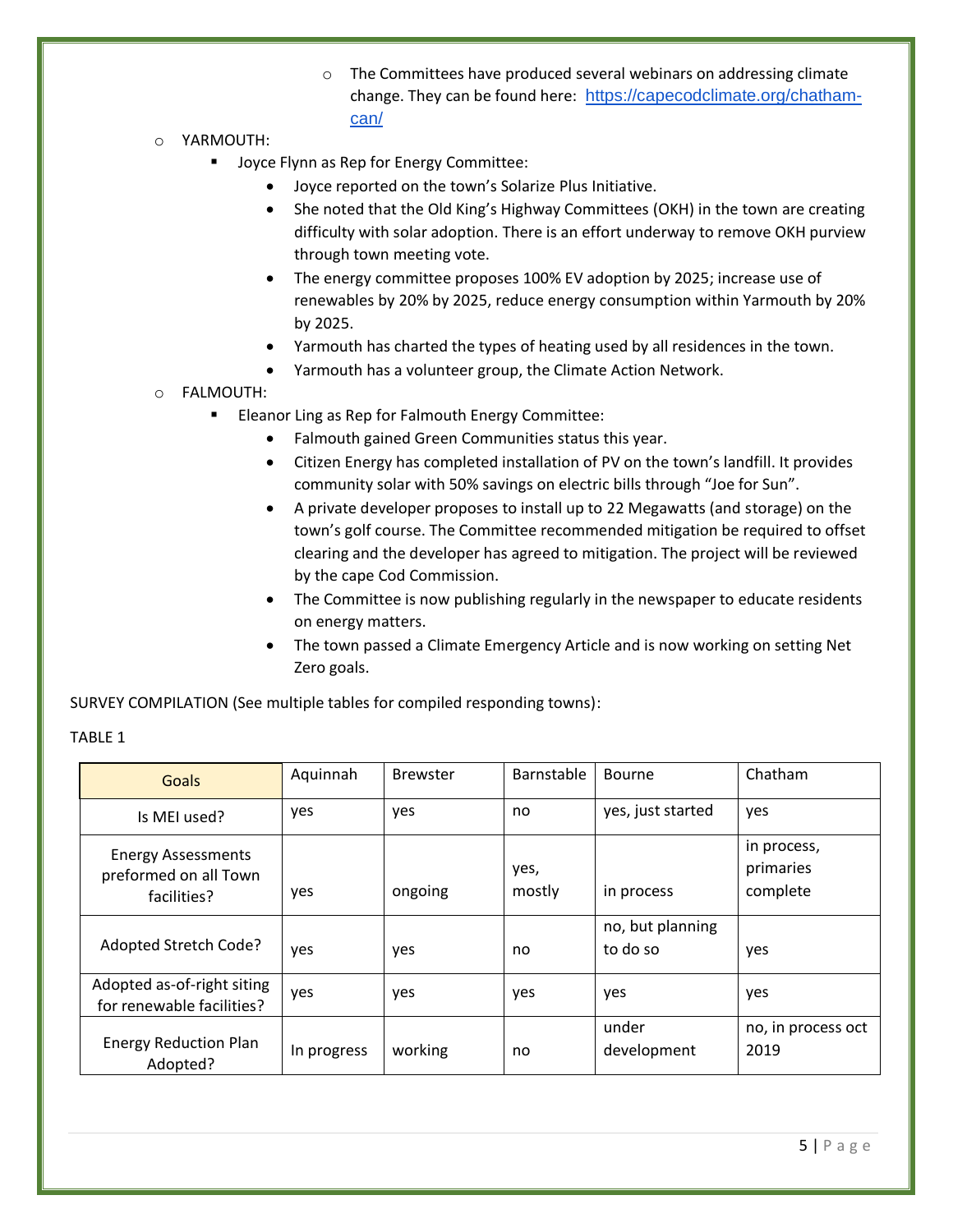|                                  |                |             |           | no. but working    |                    |
|----------------------------------|----------------|-------------|-----------|--------------------|--------------------|
| <b>Green Community</b>           |                | working to  |           | towards            | no, in process oct |
| designation?                     | yes            | dec 2019    | no        | designation        | 2019               |
|                                  |                |             |           |                    |                    |
|                                  | Yes (hybrid    |             |           |                    |                    |
| Fleet includes EVs?              | police         |             |           |                    |                    |
|                                  | cruiser)       | no          | 2 or 3    | N/A                | yes                |
|                                  |                |             |           |                    |                    |
| Public charging station(s)       | yes            | no          | yes       |                    | no                 |
| available?                       |                |             |           |                    |                    |
|                                  |                |             |           | Levl 2 municipally |                    |
| Level 2 or 3?                    | $\overline{2}$ |             | <b>FD</b> | owned              |                    |
|                                  |                |             |           |                    |                    |
| Town pays charges?               |                |             |           | Yes, town pays     |                    |
|                                  | yes            |             | <b>FD</b> | charges            |                    |
|                                  |                |             |           |                    |                    |
| Town buildings converted         |                |             |           | N/A (no oil or     |                    |
| from oil and propane to          | In progress    | no          | no        | propane)           | no                 |
| electric heat pumps?             |                |             |           |                    |                    |
| Town benefits from               | yes            | yes         | yes       |                    | yes                |
| renewable energy?                |                |             |           |                    |                    |
| Number of kW installed           |                |             |           |                    | 2+MW, 5 roof       |
| (including shared or             |                |             |           |                    | arrays + offtaker  |
| purchased NMC from               | 50kWDC         | 1,300+ kW   | 8 MW      |                    | agreement          |
| other source)?                   |                |             |           |                    |                    |
| Is there room in towns'          |                |             |           |                    |                    |
| energy usage for more            |                |             |           |                    |                    |
| NMC?                             |                |             |           |                    |                    |
| <b>Emergency facilities have</b> |                | no, back up |           |                    | yes, at public     |
| battery backup?                  | In progress    | generators  | no        | No                 | safety             |
|                                  |                |             |           |                    |                    |
| Town has sponsored a             |                |             |           |                    |                    |
| Solarize program for             |                |             |           | Yes                |                    |
| residents?                       |                |             |           |                    |                    |
| Town has adopted                 | yes (100%      |             |           |                    |                    |
| <b>Climate Emergency</b>         | renewable      |             |           | yes, Climate       |                    |
| Article?                         | goal)          |             |           | Resolution 2020    |                    |
|                                  |                |             |           |                    |                    |
|                                  |                |             |           |                    |                    |
| Town has set goal of 50%         |                |             |           |                    |                    |
| renewable electricity by         |                |             |           |                    |                    |
| 2030                             |                |             |           |                    |                    |
|                                  | yes            |             |           |                    |                    |
| Town has set goal of 100%        |                |             |           |                    |                    |
| renewable electricity by         |                |             |           |                    |                    |
| 2040                             | yes            |             |           |                    |                    |
|                                  |                |             |           |                    |                    |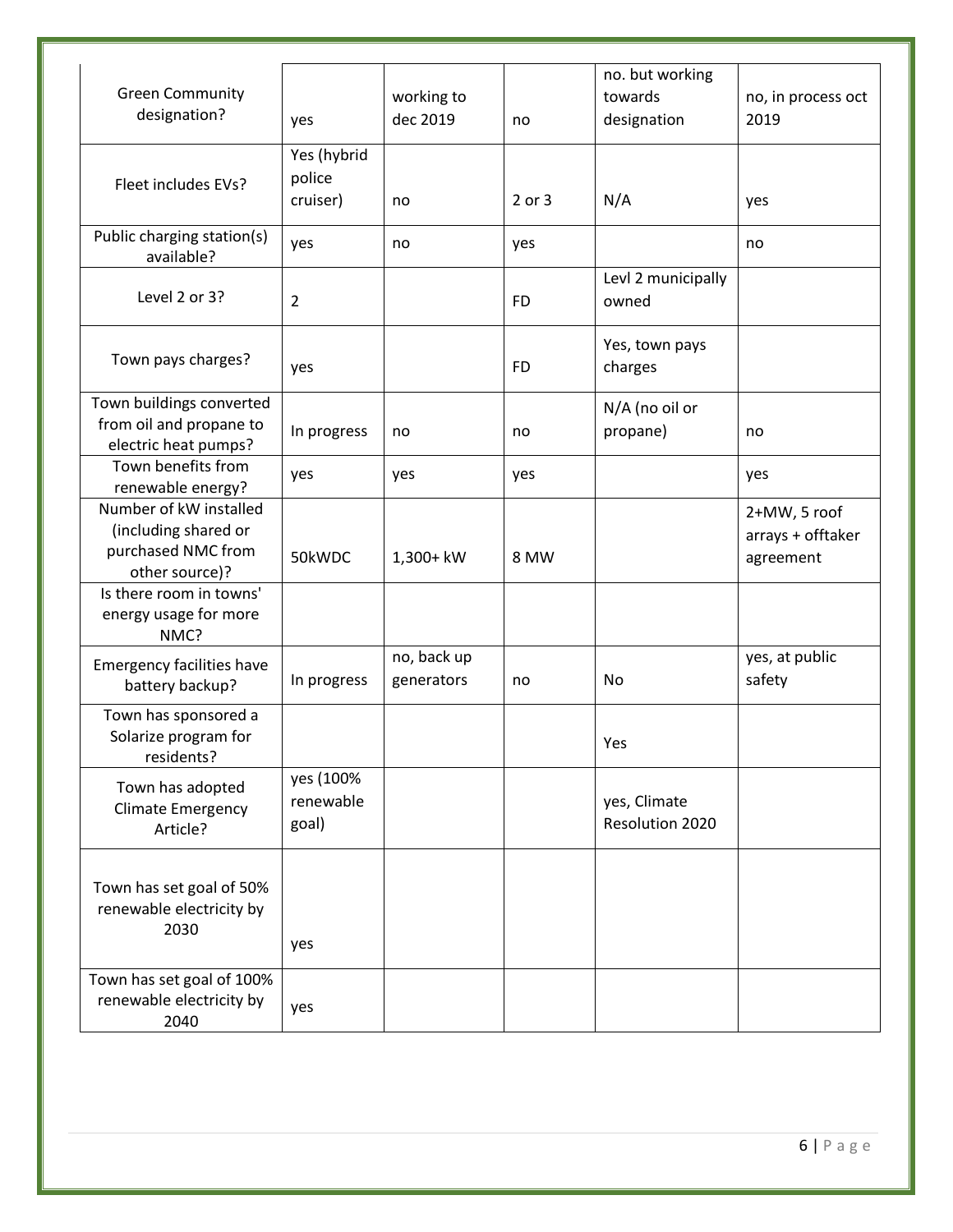TABLE 2

| <b>Goals</b>                                                                           | Chilmark                      | Dennis                                        | Edgartown                                                     | Falmouth                   | Harwich |
|----------------------------------------------------------------------------------------|-------------------------------|-----------------------------------------------|---------------------------------------------------------------|----------------------------|---------|
| Is MEI used?                                                                           | yes                           | yes                                           | yes                                                           | yes                        | yes     |
| <b>Energy Assessments</b><br>preformed on all Town<br>facilities?                      | partial                       | 95% done                                      | yes                                                           | yes                        | yes     |
| Adopted Stretch Code?                                                                  | yes                           | yes                                           | yes                                                           | no                         | yes     |
| Adopted as-of-right siting<br>for renewable facilities?                                | yes                           | yes                                           | yes                                                           | yes                        | yes     |
| <b>Energy Reduction Plan</b><br>Adopted?                                               | under<br>development          | expected<br>aug/sep                           | no                                                            | yes, needs<br>update       | yes     |
| <b>Green Community</b><br>designation?                                                 | yes                           | submission<br>expected oct                    | no                                                            | no, not yet                | yes     |
| Fleet includes EVs?                                                                    | none, fleet too<br>small      | not yet                                       | no                                                            | no, not yet, new<br>policy | yes     |
| Public charging station(s)<br>available?                                               | grant funding<br>applied for  | not yet, but<br>have plan to                  | yes                                                           | yes                        | no      |
| Level 2 or 3?                                                                          | level 3                       | Town Hall has<br>conduit and<br>COA will soon | 4 Level 2<br>spaces<br>appropriated<br>not installed          | level 2                    |         |
| Town pays charges?                                                                     | user pays,<br>when installed  |                                               | no                                                            | yes                        |         |
| Town buildings converted<br>from oil and propane to<br>electric heat pumps?            | in process                    | no                                            | Partial<br>displacement<br>of oil and<br>propane<br>with ASHP | yes                        | no      |
| Town benefits from<br>renewable energy?                                                |                               | yes                                           | yes                                                           | yes                        | yes     |
| Number of kW installed<br>(including shared or<br>purchased NMC from<br>other source)? | 100kW, 100%<br>municipal load | 6+ MW, plus<br>police and<br>schools          | not sure, 2<br>solar farms                                    | $2+MW$                     | 5MW     |
| Is there room in towns'<br>energy usage for more<br>NMC?                               |                               |                                               |                                                               |                            |         |
| <b>Emergency facilities have</b><br>battery backup?                                    | none, fleet too<br>small      | no                                            | no                                                            | no                         | no      |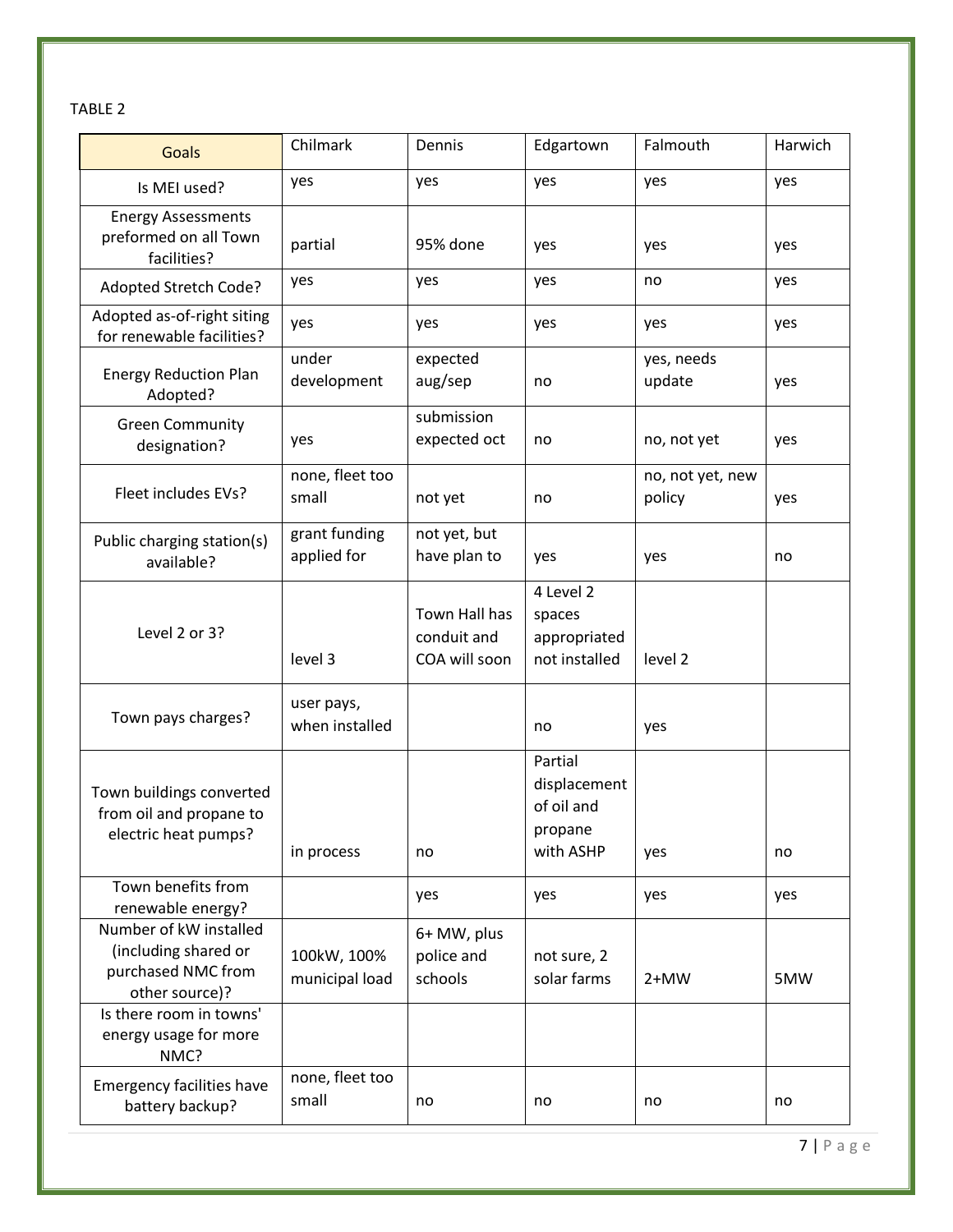| Town has sponsored a<br>Solarize program for<br>residents?    |                           |     |  |
|---------------------------------------------------------------|---------------------------|-----|--|
| Town has adopted<br><b>Climate Emergency</b><br>Article?      | yes, 100%<br>renewable MV | yes |  |
| Town has set goal of 50%<br>renewable electricity by<br>2030  | yes                       | yes |  |
| Town has set goal of 100%<br>renewable electricity by<br>2040 | yes                       | yes |  |

#### TABLE 3

| Goals                                                                       | Marion                            | Mashpee                       | Oak Bluffs   | Sandwich                         |
|-----------------------------------------------------------------------------|-----------------------------------|-------------------------------|--------------|----------------------------------|
| Is MEI used?                                                                | yes, update in<br>progress        | Yes                           | no           | voted in 2019 at town<br>meeting |
| <b>Energy Assessments</b><br>preformed on all Town<br>facilities?           | yes                               | Yes                           | bot recently | not sure                         |
| Adopted Stretch Code?                                                       | yes                               | Yes                           | no           | no                               |
| Adopted as-of-right siting<br>for renewable facilities?                     | <b>YES</b>                        | Yes                           | no           | no                               |
| <b>Energy Reduction Plan</b><br>Adopted?                                    | yes                               |                               | no           | no                               |
| <b>Green Community</b><br>designation?                                      | yes                               | Yes                           | no           | no                               |
| Fleet includes EVs?                                                         | yes, leasing 4 plug<br>in hybrids | Yes                           | yes          | no                               |
| Public charging station(s)<br>available?                                    | yes, 5 stations                   | Yes                           | yes          | no                               |
| Level 2 or 3?                                                               | level 2                           | $\overline{2}$                | yes          | no                               |
| Town pays charges?                                                          | yes                               | Yes for municipally-<br>owned | yes          | no                               |
| Town buildings converted<br>from oil and propane to<br>electric heat pumps? | no, most are NG                   | N/A (no oil or<br>propane)    | some         | no                               |
| Town benefits from<br>renewable energy?                                     | yes                               | Yes                           | yes          | Police station only              |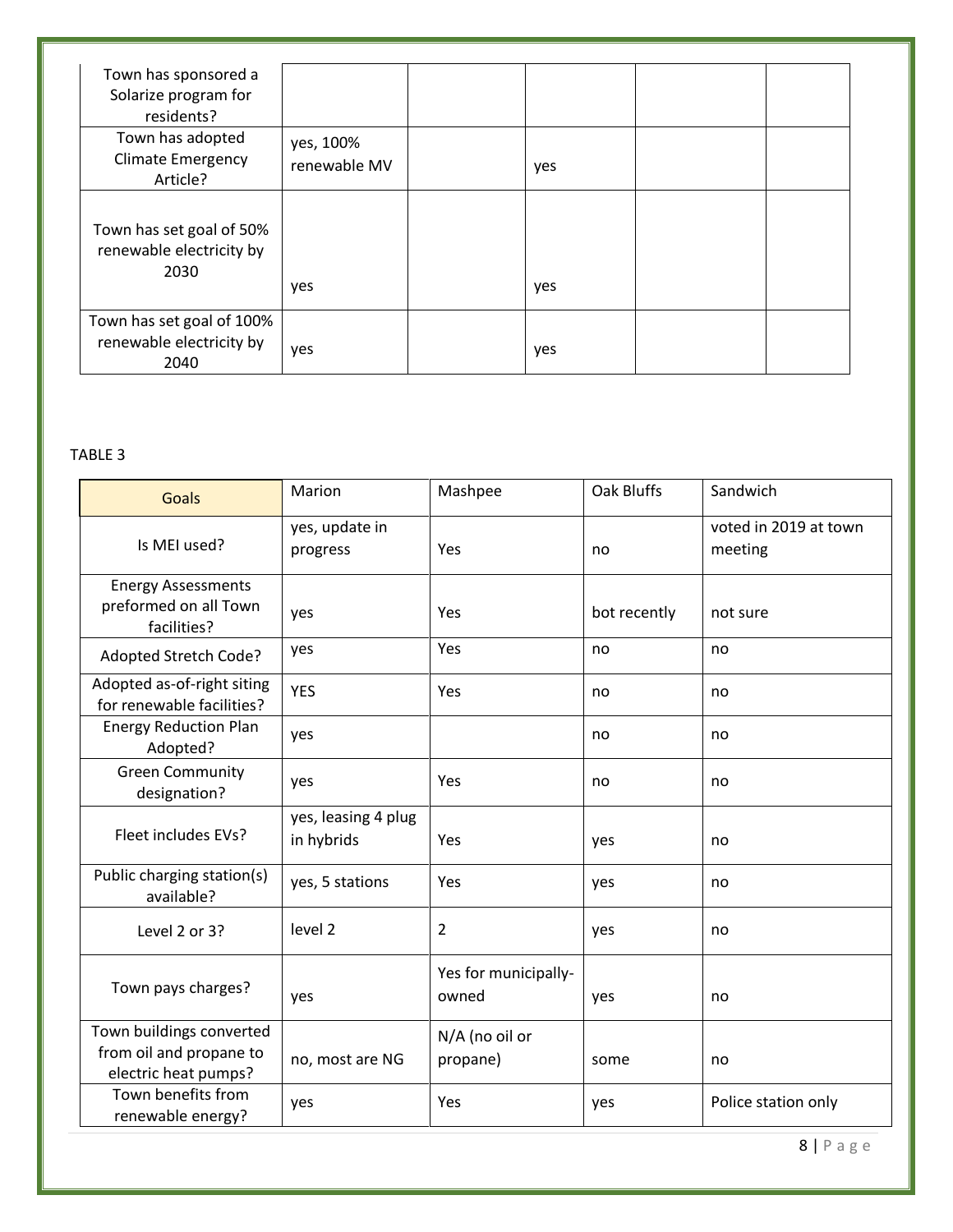| Number of kW installed<br>(including shared or<br>purchased NMC from<br>other source)? | 100% town<br>facilitiy is<br>electricity is<br>renewable | 2.2± MW (additional<br>proposed through CVEC) |                       | 217,211 kW/year |
|----------------------------------------------------------------------------------------|----------------------------------------------------------|-----------------------------------------------|-----------------------|-----------------|
| Is there room in towns'<br>energy usage for more<br>NMC?                               |                                                          |                                               |                       |                 |
| <b>Emergency facilities have</b><br>battery backup?                                    | no                                                       | No                                            | actively<br>exploring | no              |
| Town has sponsored a<br>Solarize program for<br>residents?                             |                                                          | <b>No</b>                                     |                       |                 |
| Town has adopted<br><b>Climate Emergency</b><br>Article?                               |                                                          | <b>No</b>                                     |                       | no              |
| Town has set goal of 50%<br>renewable electricity by<br>2030                           |                                                          | <b>No</b>                                     |                       |                 |
| Town has set goal of 100%<br>renewable electricity by<br>2040                          |                                                          | <b>No</b>                                     |                       |                 |

#### TABLE 4

| <b>Goals</b>                                                      | Truro                                                | Wellfleet                 | <b>West Tisbury</b>     |
|-------------------------------------------------------------------|------------------------------------------------------|---------------------------|-------------------------|
| Is MEI used?                                                      | Yes                                                  | Yes                       | yes, update in progress |
| <b>Energy Assessments</b><br>preformed on all Town<br>facilities? | Yes - School, Safety Faciliy,<br>Library Summer 2021 | <b>Yes</b>                | yes                     |
| Adopted Stretch Code?                                             | Yes, 2011                                            | Yes                       | yes                     |
| Adopted as-of-right siting<br>for renewable facilities?           | yes                                                  | Yes                       | yes                     |
| <b>Energy Reduction Plan</b><br>Adopted?                          | yes                                                  | Yes                       | yes                     |
| <b>Green Community</b><br>designation?                            | Yes                                                  | Yes                       | yes                     |
| Fleet includes EVs?                                               | NO.                                                  | No                        | yes                     |
| Public charging station(s)<br>available?                          | yes                                                  |                           | yes, 2 on town property |
| Level 2 or 3?                                                     | One Level 2                                          | Levl 2 publicly available | yes                     |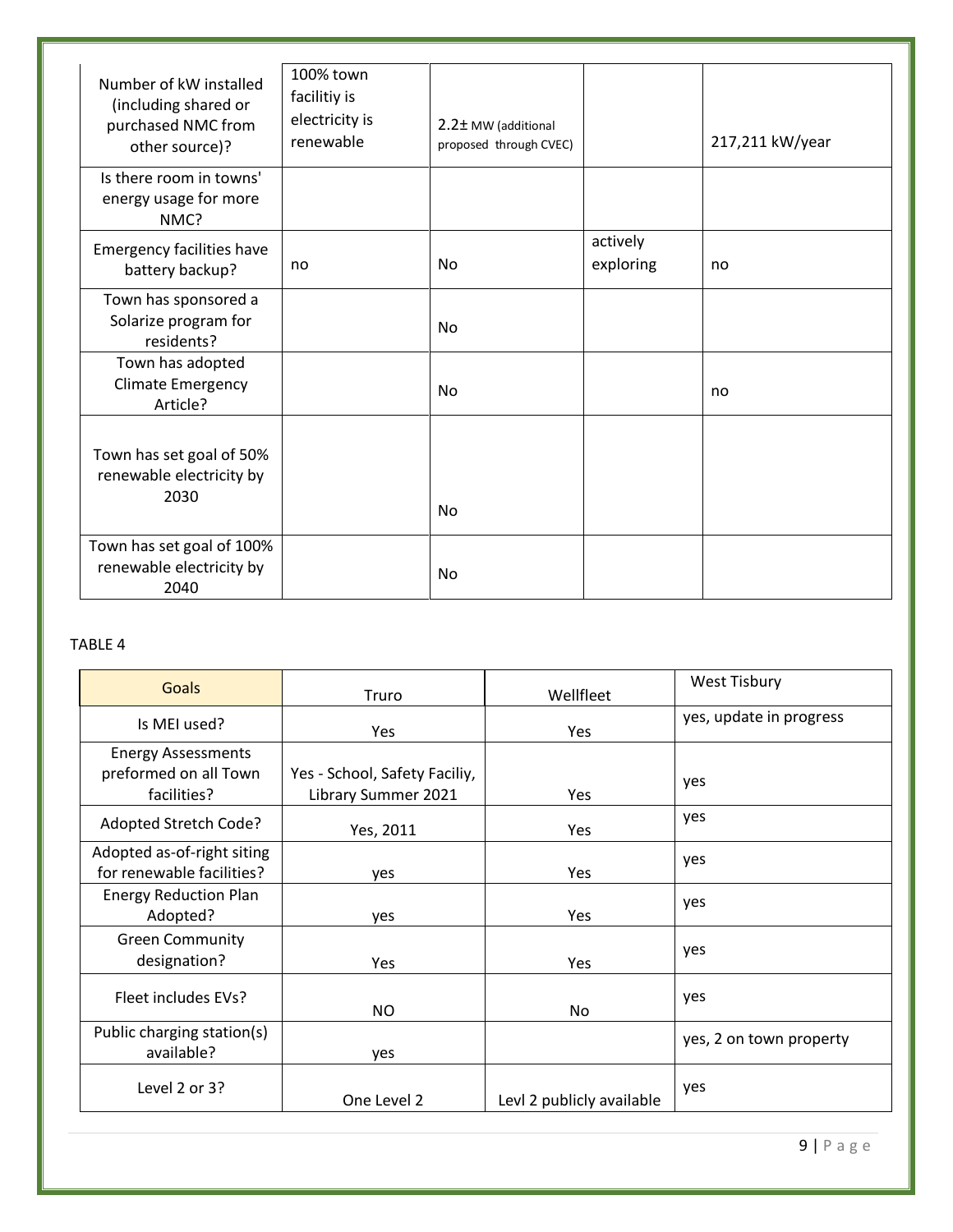| Town pays charges?                                                                     | <b>No</b>                                        | <b>Customer Pays</b><br>SemaConnect network,<br>Plugshare.                  | yes                                                |
|----------------------------------------------------------------------------------------|--------------------------------------------------|-----------------------------------------------------------------------------|----------------------------------------------------|
| Town buildings converted                                                               |                                                  |                                                                             |                                                    |
| from oil and propane to<br>electric heat pumps?                                        | All buildings on propane<br>except DPW, & HPumps | no                                                                          | some                                               |
| Town benefits from<br>renewable energy?                                                | more than 100%<br>yes<br>off cape solar farm     | Yes                                                                         | yes                                                |
| Number of kW installed<br>(including shared or<br>purchased NMC from<br>other source)? | 28 KW school & off cape<br>solar farm            | 1.4MWH                                                                      | 100% town facilitiy is<br>electricity is renewable |
| Is there room in towns'<br>energy usage for more<br>NMC?                               |                                                  |                                                                             |                                                    |
| <b>Emergency facilities have</b><br>battery backup?                                    | No, all buildings have<br>Generators             | <b>No</b>                                                                   | no                                                 |
| Town has sponsored a<br>Solarize program for<br>residents?                             | Yes                                              | Yes                                                                         |                                                    |
| Town has adopted<br><b>Climate Emergency</b><br>Article?                               | yes more than 100% off<br>cape solar farm        | Yes                                                                         |                                                    |
| Town has set goal of 50%<br>renewable electricity by<br>2030                           |                                                  | 50% greenhouse gas<br>reduction 2030. Net<br>Zero greenhouse gas by<br>2050 | yes                                                |
| Town has set goal of 100%<br>renewable electricity by<br>2040                          |                                                  |                                                                             | yes                                                |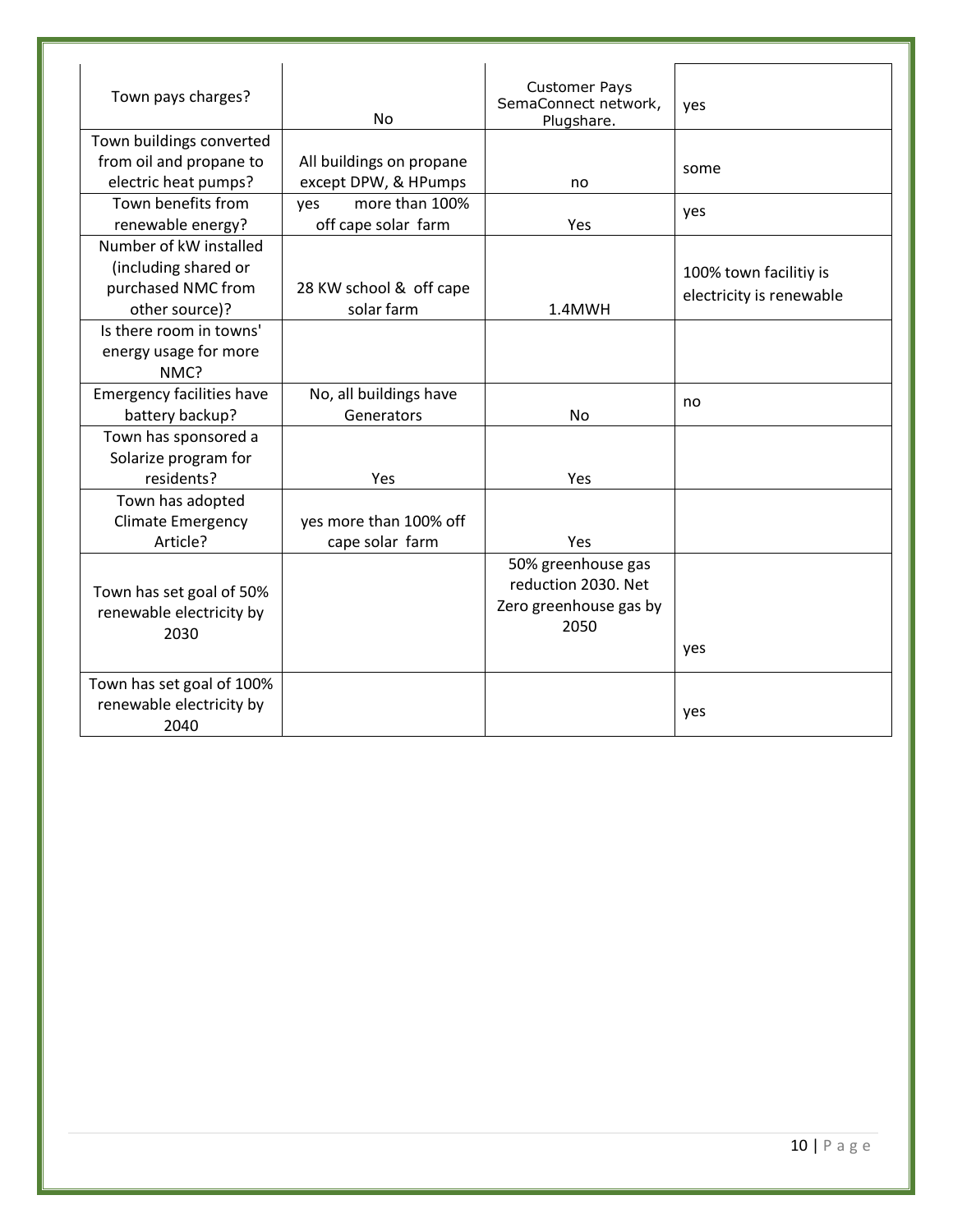## DEFINITIONS

Although every effort has been made to provide complete and accurate information, the Cape & Vineyard Electric Cooperative and its agents make no warranties, express or implied, or representations as to the accuracy of content in this document. The Cape & Vineyard Electric Cooperative and its agents assume no liability or responsibility for any error or omissions in the information contained herein.

Behind the Meter: A **Behind the Meter** (BTM) photovoltaic (PV) or wind turbine is a renewable energy generating facility that produces power intended for on-site use in a home, office building, or other commercial facility. (See the definition of Stand Alone for installations that do not directly feed energy to a facility).

BESS: A **BESS** is a Battery Energy Storage System. As part of a recent rate case, the Department of Public Utilities approved a plan by Eversource Energy to build two energy storage facilities: one on the Outer Cape and the other one on Martha's Vineyard. The agency's order allows the utility, which distributes electricity on the Cape and Vineyard, to spend up to \$15 million to build a 5-megawatt energy storage facility on the island and up to \$40 million to build a 12-megawatt project on the Cape. "The facilities will prevent the need for additional wire projects, including a new cable from the mainland to Martha's Vineyard, increasing distribution reliability and facilitating the development of distributed clean energy resources," according to a statement from the Department. Eversource plans to use lithium ion batteries for both the facilities but details about how they would work and where they would be located are still being hashed out, said Eversource spokeswoman Priscilla Ress.

• Source: capecodtimes.com

#### *Currently the Cape & Vineyard Electric Cooperative is proceeding with s BESS at the Dennis Yarmouth Regional Emergency Shelter located at the High School.*

[Cape Light Compact JPE:](file:///C:/Users/Liz%20Argo/Downloads/capelightcompact.org) The **Cape Light Compact** JPE is a nationally recognized award-winning energy services organization operated by the 21 towns on Cape Cod and Martha's Vineyard and Dukes County. The Compact's mission is to serve its 200,000 customers through the delivery of proven energy efficiency programs, effective consumer advocacy and renewable competitive electricity supply.

### [Cape & Vineyard Electric Cooperative, Inc.:](file:///C:/Users/Liz%20Argo/Downloads/cvecinc.org) The **Cape & Vineyard Electric**

**Cooperative** (CVEC), a governmental non-profit, was created to provide the municipalities of Cape Cod and Martha's Vineyard a way to work together to integrate clean, renewable energy as part of a more sustainable Cape Cod and Martha's Vineyard. CVEC works in concert with the ongoing mission of the [Cape Light Compact](http://capelightcompact.org/) to advance the interests of electricity consumers throughout Cape Cod and Martha's Vineyard. To date CVEC has managed the installation and net metering credit transactions for over 32 megawatts(MW) of power.

## [Cape Cod Climate Change Collaborative:](file:///C:/Users/Liz%20Argo/Downloads/capecodclimate.org) The **Cape Cod Climate Change**

**Collaborative** is a 501(c)(3) non-profit corporation. Membership is made up of organizations and individuals on Cape Cod, that have committed themselves to reducing their carbon footprints or assisting others in doing so.

## MASSACHUSETTS DEPARTMENT OF PUBLIC UTILITIES (DPU): The Department

of Public Utilities (DPU) is an adjudicatory agency overseen by a three-member Commission. It is responsible for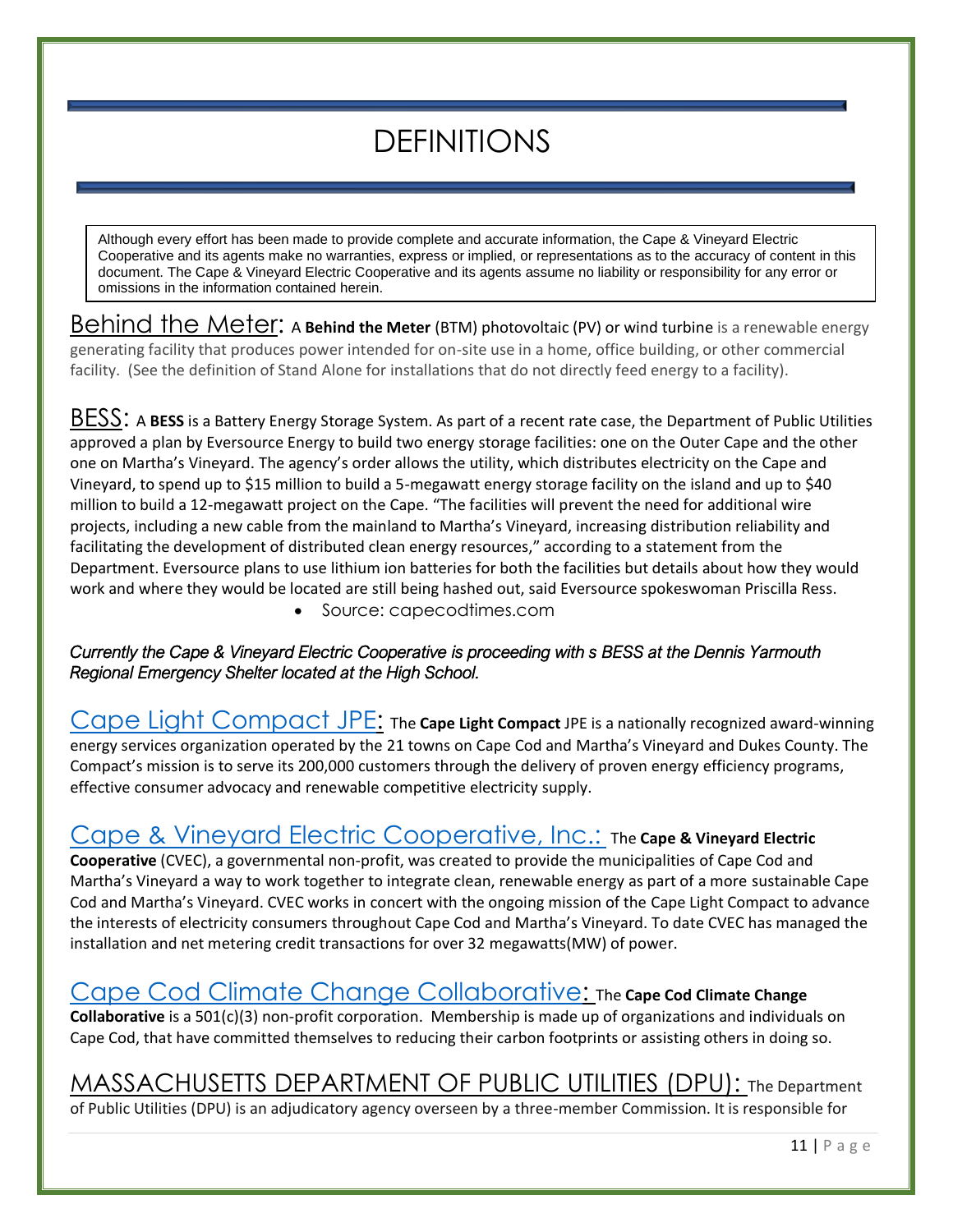oversight of investor-owned electric power, natural gas, and water utilities in the Commonwealth. In addition, the DPU is charged with developing alternatives to traditional regulation, monitoring service quality, regulating safety in the transportation and gas pipeline areas, and the siting of energy facilities. The mission of the DPU is to ensure that consumers' rights are protected, and that utility companies are providing the most reliable service at the lowest possible cost. The DPU oversees the public safety from transportation and gas pipeline-related accidents, and the energy facilities siting process. The DPU seeks to promote safety, security, reliability of service, affordability, equity, and greenhouse gas emission reductions.

• Source:<https://www.mass.gov/orgs/department-of-public-utilities>

### MASSACHUSETTS DEPARTMENT OF ENERGY RESOURCES (DOER): The

DOER develops and implements policies and programs aimed at ensuring the adequacy, security, diversity, and cost-effectiveness of the Commonwealth's energy supply to create a clean, affordable and resilient energy future for all residents, businesses, communities, and institutions.

• Source: https://www.mass.gov/orgs [/massachusetts-department-of-energy-resources](https://www.mass.gov/orgs%20/massachusetts-department-of-energy-resources)

MAYFLOWER WIND: Mayflower Wind is developing a federal offshore lease area—located over 30 miles south of Martha's Vineyard and 20 miles south of Nantucket—that has the potential to generate over 2,000 megawatts (MW) of low-cost clean energy, or enough to power over half a million homes. They expect to deliver clean energy from the project by the mid-2020s.

• Source:<https://mayflowerwind.com/>

EV: An **EV** is an Electric Vehicle. (PHEV is a hybrid vehicle with battery backed up by combustion engine).

Green Communities: The Green Community Designation and Grant Program provides a road map along with financial and technical support to municipalities that 1) pledge to cut municipal energy use by an ambitious and achievable goal of 20 percent over 5 years and 2) meet four other criteria established in the Green Communities Act:

- Criterion 1 is met by a municipality passing zoning in designated locations for the as-of-right siting of renewable or alternative energy generating facilities, research and development facilities, or manufacturing facilities.
- Criterion 2 is met by a municipality adopting an expedited application and permitting of one year at most, under which facilities interested in locating their facility in a designated renewable zone may be sited within the municipality.
- Criterion 3 is met by a municipality when an energy use baseline inventory is made for municipal buildings and facilities (which can include schools, water, wastewater treatment plants and pumping stations, and open space), street and traffic lighting, and vehicles; and an Energy Reduction Plan (ERP) is adopted demonstrating a reduction of 20 percent of energy use after five years of implementation.
- Criterion 4 is met when all departments purchase fuel-efficient vehicles for municipal use, whenever such vehicles are commercially available and practicable.

Source: [mass.gov/orgs/green-communities-division](https://www.mass.gov/orgs/green-communities-division)

MassEnergy Insight: **MassEnergyInsigh[t](https://www.massenergyinsight.net/home)** (MEI) is a web-based tool that enables cities and towns to perform key energy management tasks:

- Develop an energy use baseline
- Examine energy use by departments and by fuel type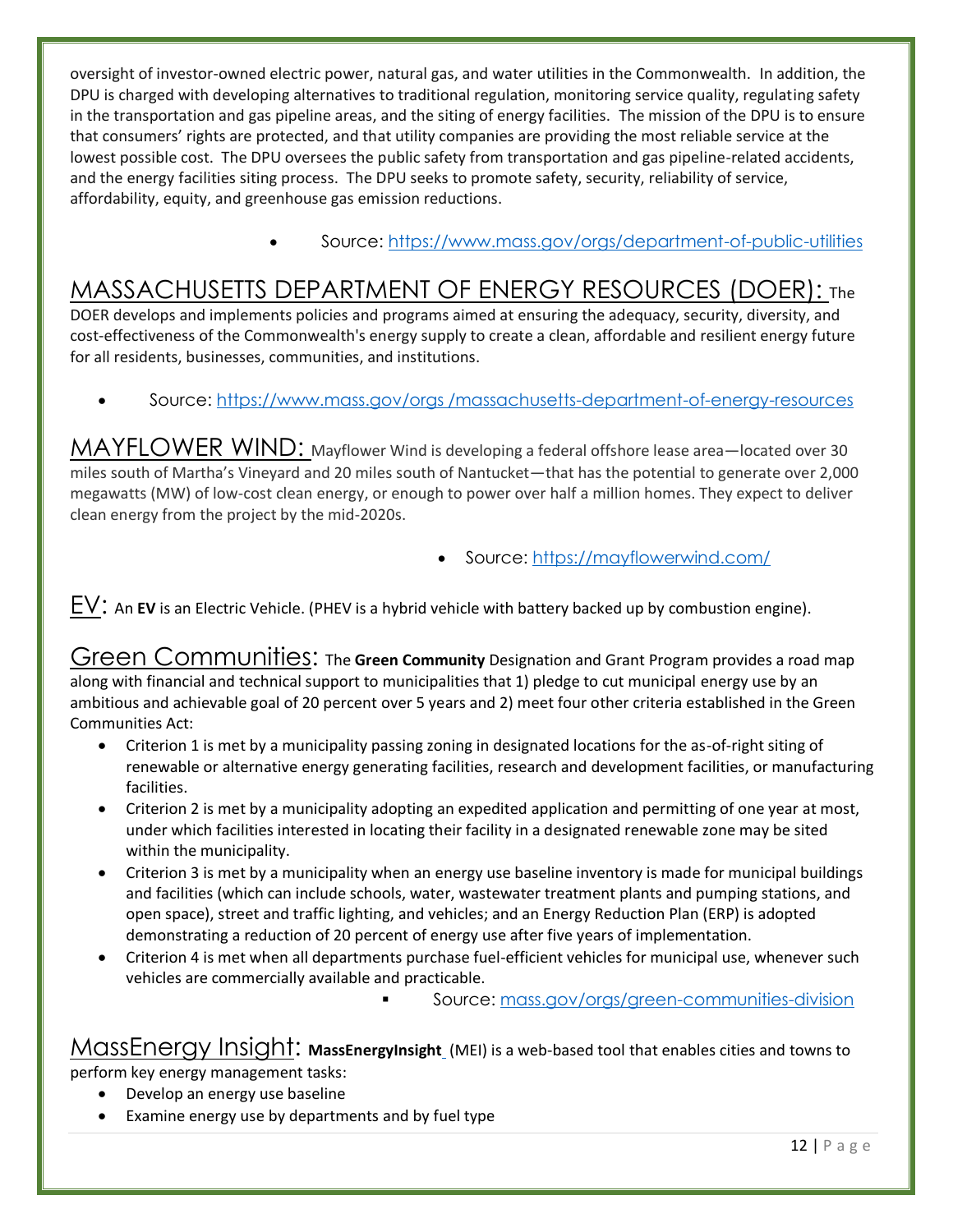- Forecast energy budgets
- Show the results of energy efficiency investments
- Develop a greenhouse gas emissions inventory
- Facilitate communication and awareness about energy use
- Generate reports for stakeholders*.*
- Source: [massenergyinsight.net](https://www.massenergyinsight.net/)

Net Metering: **Net metering** allows customers to offset their energy use and transfer energy back to their electric companies in exchange for a **net metering credit (NMC)**. If you have a solar or another renewable energy facility, and your electric company allows it, you may be able to **net meter**.

• Source: Mass.gov/ [guides/net-metering-](https://www.mass.gov/guides/net-metering-guide#:~:text=Net%20metering%20allows%20you%20to,of%20electricity%20that%20you%20use.)

[guide#:~:text=Net%20metering%20allows%20you%20to,of%20electricity%20that%20you%20](https://www.mass.gov/guides/net-metering-guide#:~:text=Net%20metering%20allows%20you%20to,of%20electricity%20that%20you%20use.) [use.](https://www.mass.gov/guides/net-metering-guide#:~:text=Net%20metering%20allows%20you%20to,of%20electricity%20that%20you%20use.)

*Currently the Cape & Vineyard Electric Cooperative manages the distribution of over 30 megawatts (MW) of net metering credits annually with annual savings to CVEC participants of over 2.5 million dollars.*

Power Purchase Agreement: **A** Power Purchase Agreement (PPA) is a financial arrangement in which a third-party developer owns, operates, and maintains the photovoltaic (PV) or wind system, and a host customer agrees to site the system on its property and purchase the system's electric output from the solar services provider for a predetermined period. This financial arrangement allows the host customer to receive stable and often low-cost electricity, while the solar services provider or another party acquires valuable financial benefits, such as tax credits and income generated from the sale of electricity.  $\bullet$  Source: epa.gov

Rate Case: A rate case is the formal process used to determine the amounts utilities are allowed to charge customers for their regulated services. Rate cases are the primary instrument of government regulation of these industries.

RPP: The Cape Cod Commission Act requires the preparation of a **Regional Policy Plan** (RPP) that presents "a coherent set of regional planning policies and objectives to guide development throughout said Barnstable County and to protect the region's resources." The plan, which is updated at least once every five years, must:

- identify critical resources and management needs
- state a growth policy for the region
- present regional goals, and
- present a policy for coordinating regional and local planning efforts
	- Among the goals for the 2017 RPP update are:
	- to develop a land use strategy for the region
	- to facilitate the local comprehensive planning process
	- to provide regulatory incentives for neighboring towns to plan together
	- to simplify the regulatory process, and
	- to create a framework for regional capital planning

• Source: [capecodcommission.org](file:///C:/Users/Liz%20Argo/Downloads/capecodcommission.org)

SREC to SMART INCENTIVE PROGRAM: In the past, Massachusetts solar owners have been able to earn [Solar Renewable Energy Certificates](http://www.knollwoodenergy.com/srec-markets/ma-srec-program/) (**SRECs**) for the energy produced by their solar energy